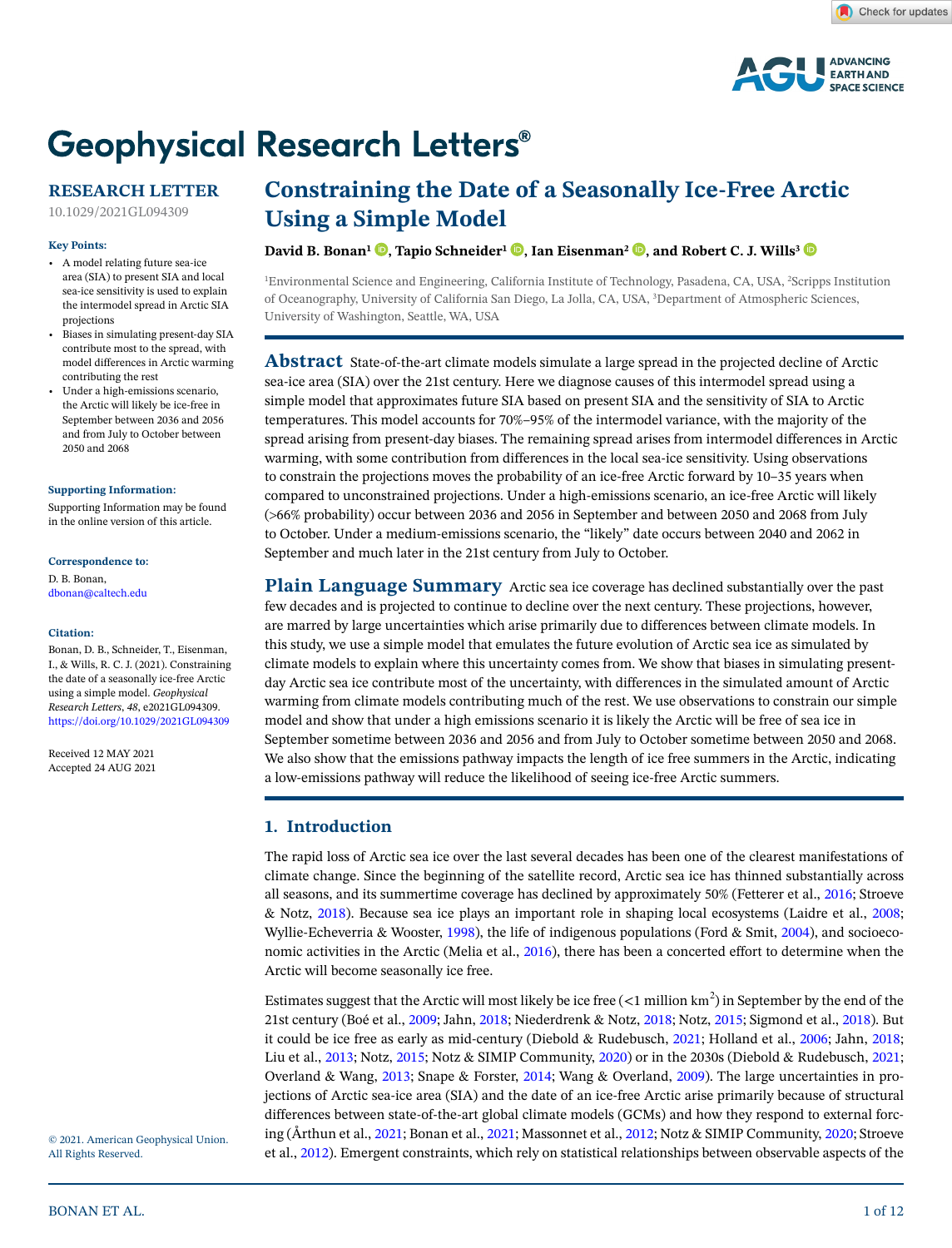current climate system and future climate change across GCMs, have been used to reduce this spread (Boé et al., [2009;](#page-10-2) Hall et al., [2019](#page-10-7); Massonnet et al., [2012](#page-11-13); Senftleben et al., [2020](#page-11-15)). They suggest that the Arctic may experience ice free conditions in September at some point between 2045 and 2060. Yet, the factors un-derpinning some of the proposed emergent constraints are currently poorly understood (Hall et al., [2019](#page-10-7)); in particular, there has been no satisfactory accounting of the relative importance of the sea ice response to warming versus biases in simulating present-day sea ice.

One conceptually convenient metric to understand Arctic sea-ice changes is the sea ice sensitivity, defined as a change of SIA per degree of global warming (Winton, [2011\)](#page-11-16) or per change in cumulative carbon-dioxide emissions (Notz & Marotzke, [2012;](#page-11-17) Notz & Stroeve, [2016\)](#page-11-18). Because Arctic SIA has been found to be approximately linearly related to global-mean surface temperatures in individual GCMs (Armour et al., [2011](#page-10-8); Gregory et al., [2002;](#page-10-9) Mahlstein & Knutti, [2012;](#page-11-19) Rosenblum & Eisenman, [2017](#page-11-20); Winton, [2011](#page-11-16)), it implies that long-term variations in simulated global warming should be proportional to long-term variations in simulated sea ice retreat, which is indeed seen in GCMs (Jahn, [2018;](#page-11-4) Mahlstein & Knutti, [2012;](#page-11-19) Rosenblum & Eisenman, [2016](#page-11-21), [2017\)](#page-11-20). This suggests that Arctic SIA at some point in time  $A(t)$  can be approximated by

$$
A(t) = \overline{A}_c + \gamma \cdot (T(t) - \overline{T}_c) \tag{1}
$$

<span id="page-1-0"></span>where  $\overline{A}_c$  is the climatological SIA in a specific reference period,  $\gamma$  is the sea ice sensitivity, and  $T(t) - \overline{T}_c$  is the amount of warming relative to the climatological temperature  $\overline{T}_c$  in the reference period. The sea ice sensitivity  $\gamma$  can be obtained from the observational record via regression analysis (e.g., Niederdrenk & Notz, [2018](#page-11-5)). GCMs suggest, at least for annual-mean data, that  $\gamma$  is fairly constant in time (Mahlstein & Knutti, [2012;](#page-11-19) Winton, [2011\)](#page-11-16), implying that the observational record can be used to estimate the true sea ice sensitivity. However, because SIA relates more directly to Arctic warming than to global warming (Ding et al., [2019](#page-10-10); Olonscheck et al., [2019](#page-11-22)), we go a step further and interpret  $T(t) - \overline{T}_c$  as Arctic (60°N–90°N) temperature changes instead of as global temperature changes. We therefore interpret  $\gamma$  as the local sea ice sensitivity, defined as a change of SIA per degree of Arctic warming. Variations in annual Arctic SIA from 1979 to 2020 are well approximated by this expression given observed Arctic surface temperature variations and an estimated (total least squares regression) local sea ice sensitivity  $\gamma = -0.80 \times 10^6$  km<sup>2</sup> °C<sup>-1</sup> (Figure [1a](#page-2-0)). The expression accounts for not only the long-term trend and year-to-year variations ( $r = 0.96$ ), but also the detrended variability  $(r = 0.81)$ , which is thought to be crucial for determining when the Arctic will be ice free (Jahn et al., [2016](#page-11-23); Screen & Deser, [2019\)](#page-11-24). From 1979 to 2020, Equation [1](#page-1-0) with monthly estimates of  $\gamma$ also accounts for variations in SIA at monthly timescales, capturing the large downward trend of Arctic SIA in the summer, the more muted decline in the winter, and the interannual variations of Arctic SIA across all months (Figures [1c](#page-2-0) and [1d\)](#page-2-0). However, on monthly timescales, it is less clear if the observed local sea ice sensitivity remains constant in time (Mahlstein & Knutti, [2012\)](#page-11-19).

That Equation [1](#page-1-0) captures the trend and variability of observed Arctic SIA over the past few decades suggests that it could also be used to explain the behavior of coupled GCMs. According to Equation [1,](#page-1-0) the spread among GCMs could arise from differences in the mean-state SIA of each GCM  $(\overline{A_c})$ , in the sensitivity of sea ice to Arctic temperature changes ( $\gamma$ ), or in the amount of Arctic warming  $T(t) - \overline{T}$ . What can we make of the intermodel spread in projections of Arctic SIA, and how does each term contribute to the total uncertainty? If, for instance, mean-state biases were reduced across GCMs, how much would this reduce the uncertainty in the date of an ice-free Arctic? Indeed, the mean SIA and the sensitivity of sea ice to global temperature changes in each GCM have been shown to be well correlated with the date of an ice-free Arctic (Jahn, [2018](#page-11-4); Massonnet et al., [2012](#page-11-13); Notz & SIMIP Community, [2020](#page-11-9)). For example, Notz and Community [\(2020](#page-11-9)) show that considering only GCMs that correctly simulate both the mean September Arctic SIA and observed sensitivity of September Arctic SIA to cumulative  $CO<sub>2</sub>$  emissions suggests the Arctic will be ice-free in September before mid-century, regardless of the emissions scenario. However, previous work has shown that GCMs can match observations for the wrong reasons (e.g., Rosenblum & Eisenman, [2017](#page-11-20)), suggesting that including only GCMs that correctly simulate certain observed criteria may impact estimates of when an ice-free Arctic will occur. Instead of neglecting GCMs that do not meet certain observational criteria, future projections should be constrained in a systematic manner that includes physically justifiable constraints.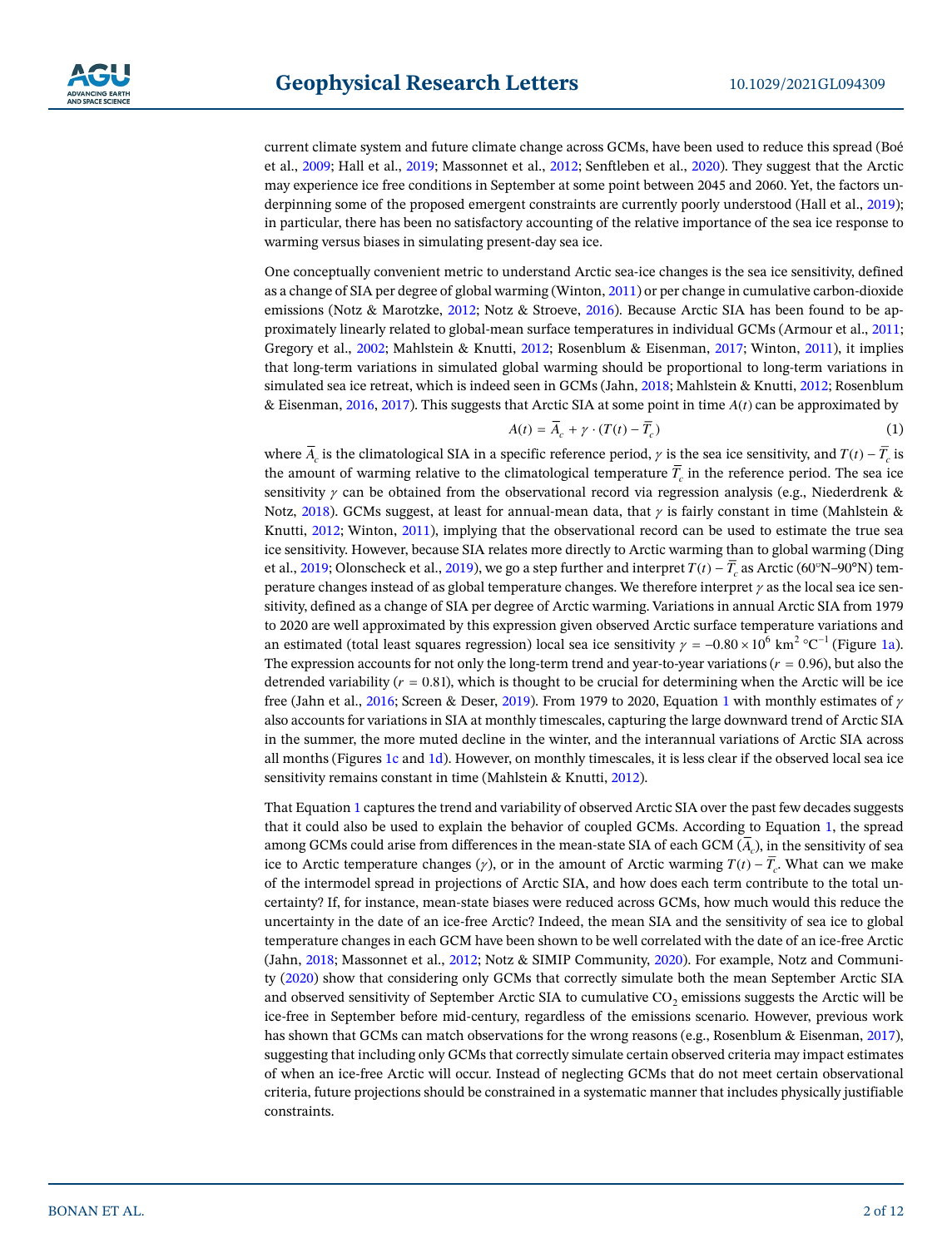



<span id="page-2-0"></span>**Figure [1](#page-1-0).** Applying the simple model (Equation 1) to observations. (a) Scatter plot showing the relationship between observed annual Arctic (60°N–90°N) near-surface air temperature and annual Arctic sea-ice area from 1979 to 2020, implying a local sea ice sensitivity of  $\gamma = -0.80 \times 10^6$  km<sup>2</sup> °C<sup>-1</sup>. (b) Annual Arctic sea-ice area from 1979 to 2020 in observations (black) and using Equation [1](#page-1-0) with observed temperature variations (blue). The correlation between the two time series is shown in the upper left with and without the linear trend. Monthly Arctic sea-ice area from [1](#page-1-0)979 to 2020 in (c) observations and (d) using Equation 1 with  $\gamma$  estimated for each month.

To address these questions, we use Equation [1](#page-1-0) to introduce a simple framework for partitioning model uncertainty in 21st century projections of Arctic SIA into contributions from  $\overline{A}_c$ ,  $\gamma$ , and  $T(t) - \overline{T}_c$ . This work builds on previous work (e.g., Jahn, [2018](#page-11-4); Mahlstein & Knutti, [2012](#page-11-19); Notz & SIMIP Community, [2020\)](#page-11-9) by constructing a simple model that further exploits the linear relationship between Arctic SIA and Arctic temperatures and shows how observations can be used to systematically reduce uncertainty in model projections of Arctic sea ice. We then use observations to constrain the individual factors of our simple model, which facilitates conclusions regarding the probability of seeing an ice-free Arctic in the coming decades.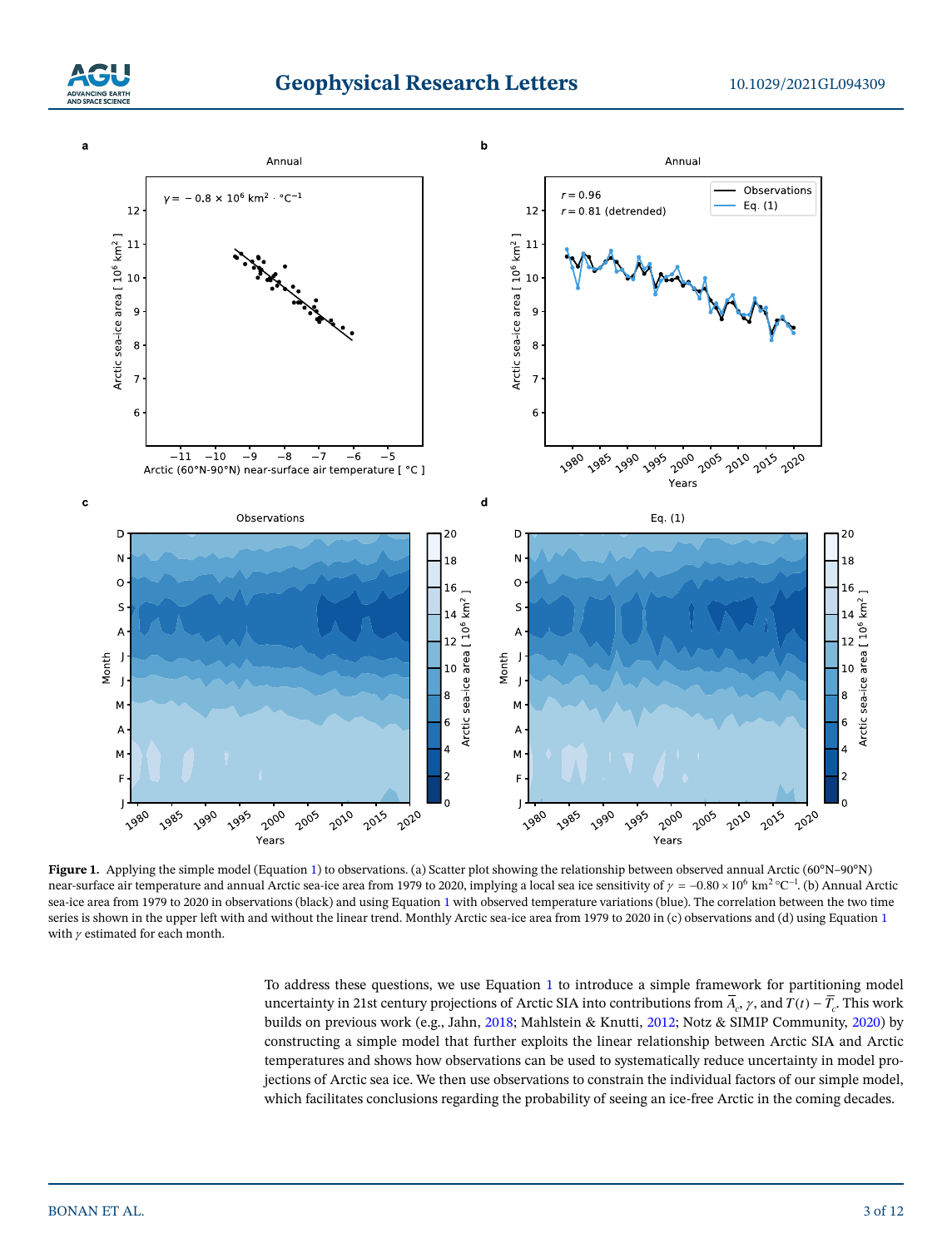# <span id="page-3-0"></span>**2. Methods**

# **2.1. Observations**

Monthly Arctic SIA from 1979 to 2020 was derived using observations of monthly sea ice concentration from the National Snow and Ice Data Center passive microwave retrievals bootstrap algorithm (Fetterer et al., [2016](#page-10-0)). For observation-based data of near-surface air temperature in the Arctic, we use the ERA5 global reanalysis (Hersbach et al., [2020\)](#page-10-11). We use reanalysis data due to sparse data coverage of the Arctic toward the beginning of the satellite era. Monthly Arctic temperatures from 1979 to 2020 are obtained by calculating the average near-surface air temperature from 60°N to 90°N.

# **2.2. CMIP6 and Large Ensemble Output**

We analyze all CMIP6 GCMs (Eyring et al., [2016](#page-10-12)) that provide monthly output of sea ice concentration ("siconc") and near-surface air temperature ("tas") for Historical, SSP1-2.6, SSP2-4.5, and SSP5-8.5 simulations (29 different GCMs; see Table S1). The Historical simulations (1850–2014) are merged with the SSP simulations (2015–2100). For each GCM, we use sea ice concentration to compute monthly Arctic SIA. Arctic temperatures are calculated as the average near-surface air temperature from 60°N to 90°N. We focus on single ensemble members from each GCM to mitigate over-weighting with respect to one GCM.

We use the 50-member Canadian Earth System Model Large Ensemble Version 5 (CanESM5-LE; Swart et al., [2019\)](#page-11-25) to quantify how internal variability impacts estimates of when the Arctic first becomes seasonally ice free. The CanESM5-LE contains 50 ensemble members each for SSP1-2.6, SSP2-4.5, and SSP5-8.5 forcing, enabling us to estimate internal variability ranges unique to each forcing scenario. Internal variability has been shown to increase as forcing decreases (Jahn, [2018\)](#page-11-4). From each member, we use sea ice concentration to compute monthly SIA.

# **2.3. Components of the Simple Model**

Equation [1](#page-1-0) contains three components that are diagnosed from observations and the CMIP6 GCMs. The average Arctic SIA for a specific reference period  $\overline{A}_c$  is calculated as the time-mean Arctic SIA from 1979 to 2020 for each month in all GCMs and in observations. The local sea ice sensitivity  $\gamma$  is defined as the change of SIA per degree of Arctic (60°N–90°N) warming. This formulation enables us to capture inter-annual variability of SIA related to Arctic temperature variability that is not captured when using the global-mean (Winton, [2011](#page-11-16)) or Northern Hemisphere mean (Armour et al., [2011\)](#page-10-8). For each month,  $\gamma$  is computed using total least squares regression from 1979 to 2020 in observations and 1979–2100 in the CMIP6 GCMs for all values of SIA above 1 million  $km^2$ , following Winton [\(2011\)](#page-11-16). GCMs show more negative values of  $\gamma$  in the future; Figure S1 shows how the local sea ice sensitivity for each GCM evolves in time from 1979 up to the particular date for the months of July, August, September, and October, where  $\gamma$  is computed from 1979 to the date of interest. In order to constrain  $\gamma$  based on observations, we normalize the multi-model mean of these time series by dividing by the first value and multiplying by the observed value. This constrains the GCMs based on the observed sensitivity and guides the equation how  $\gamma$  evolves into the future. Finally,  $\overline{T}_c$  is the average monthly Arctic temperature from 1979 to 2020 in each GCM and in observations, and  $T(t)$  is the Arctic temperature for a given year and month.

## **2.4. Analysis of Variance**

The ability of Equation [1](#page-1-0) to explain the intermodel spread in CMIP6 Arctic SIA projections is computed as the proportion of the variance  $(r^2)$ , where r is the Pearson correlation coefficient) in monthly Arctic SIA from CMIP6 GCMs that is explained by Equation [1](#page-1-0) as a function of year and month. To examine the contribution of each term in Equation [1](#page-1-0) to the intermodel spread of Arctic SIA projections, we use the propagation of uncertainty to quantify the effect of uncertainty from each variable on the total uncertainty. Specifically, we apply the full intermodel spread of one term and hold the other two terms at their multi-model mean values yielding three sets of time series for  $A(t)$ , each containing 29 realizations, which are the result of the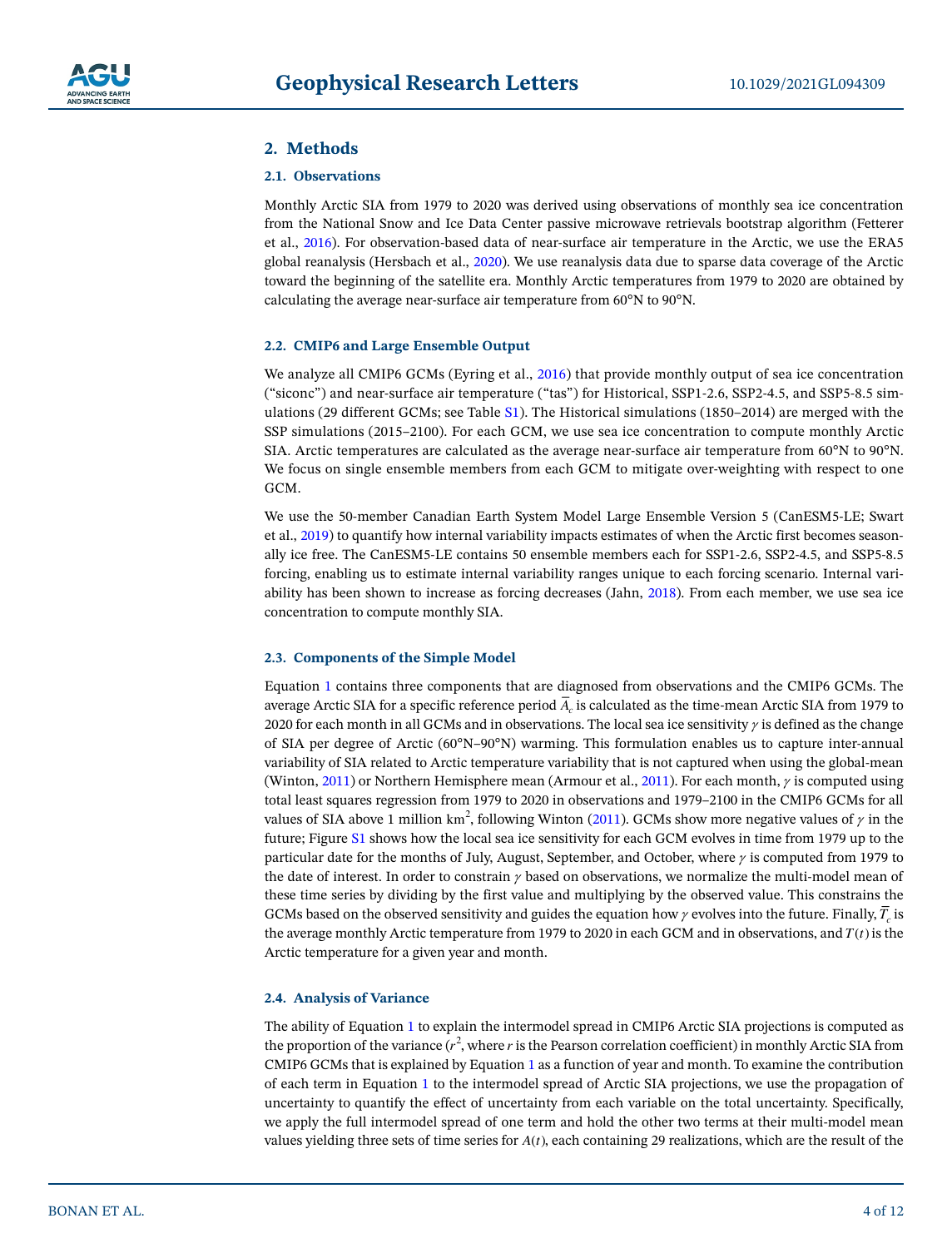



<span id="page-4-0"></span>**Figure 2.** Partitioning intermodel variance in projections of Arctic sea-ice area. (a) The proportion of the intermodel variance  $(r^2)$ , where is the Pearson correlation coefficient) in monthly Arctic sea-ice area from CMIP6 SSP5-8.5 simulations that is accounted for by Equation [1](#page-1-0) as a function of month and year. Fractional contribution of (b)  $\overline{A}_{c}$ , (c)  $\gamma$ , and (d)  $T(t) - \overline{T}_{c}$  to the total variance for SSP5-8.5 as a function of month and year.

intermodel spread of each individual term. Assuming linearity and that the factors are uncorrelated, the total variance for a given month  $m$  and year  $y$  is

$$
T(m, y) = M(m, y) + S(m, y) + W(m, y)
$$
\n(2)

where the fractional uncertainty from a given source is calculated as  $M/T$ ,  $S/T$ , and  $W/T$ . M is calculated as the variance due to the intermodel spread in  $\overline{A}_r$ , S is calculated as the variance due to the intermodel spread in  $\gamma$ , and W is calculated as the variance due to the intermodel spread in  $T(t) - \overline{T}_c$ . The covariance terms are small and vary between 5% and 31%, which can be confirmed by calculating the residual between Figure [2a](#page-4-0) and the variance explained by the sum of the three individual terms.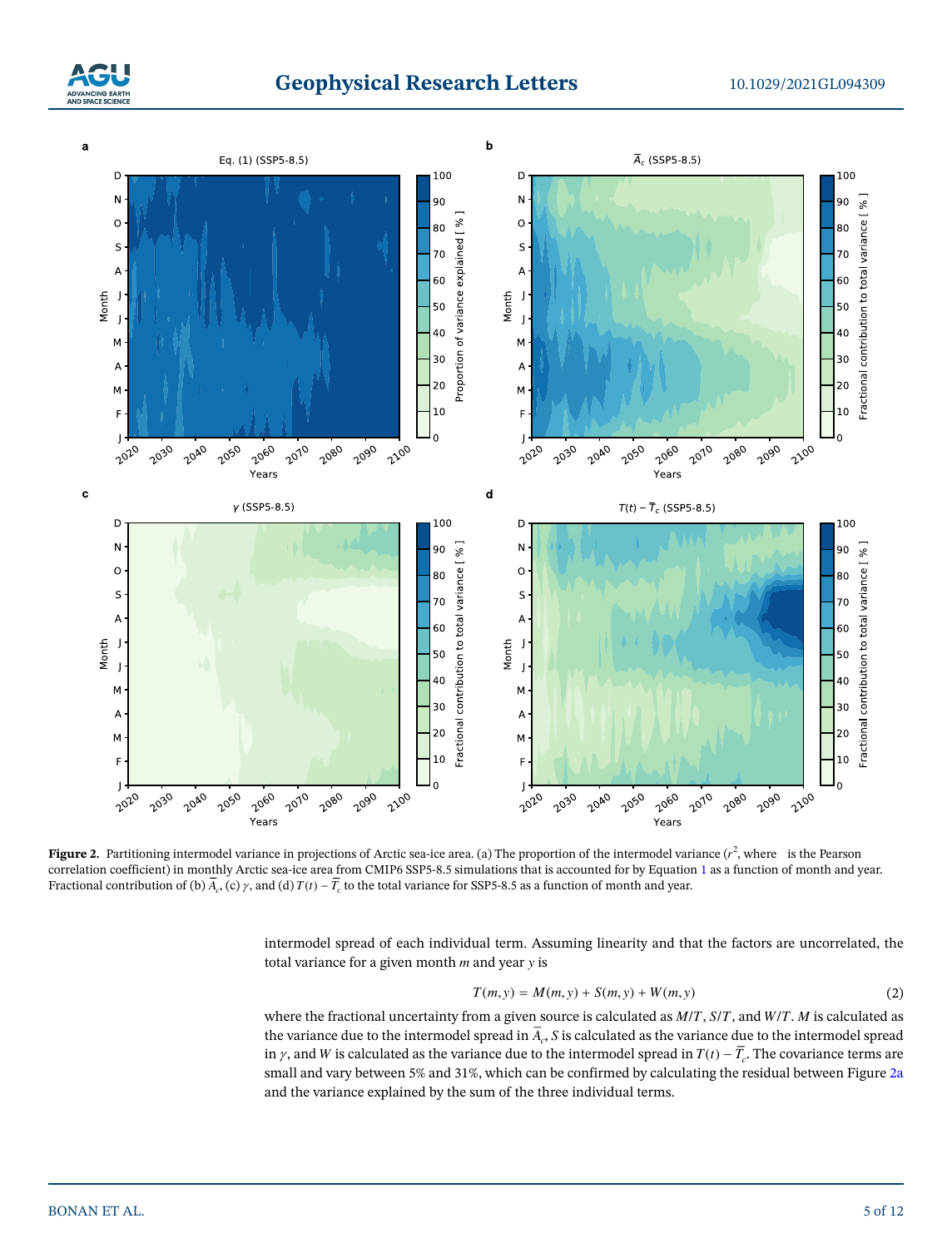## **2.5. Probability Density Functions**

The date of an ice-free Arctic is taken to be the first year when SIA falls below the 1 million  $km<sup>2</sup>$  threshold (Wang & Overland, [2009](#page-11-12)). This threshold, rather than zero, is commonly used since some sea ice may remain along the northern coasts of Greenland and Ellesmere Island after the bulk of the Arctic Ocean becomes open water. The probability  $P$  can be obtained as

$$
P(t) = \int_{t_0}^{t} \frac{1}{\sqrt{2\pi\sigma^2}} e^{-\frac{-(t-\mu)^2}{2\sigma^2}} dt
$$
 (3)

where  $\mu$  is the multi-model mean ice-free date of the CMIP6 GCMs,  $\sigma$  is the standard deviation ice-free date of all CMIP6 GCMs, and  $t_0$  is the beginning of each simulation. Because some GCMs do not project ice-free conditions in the 21st century, each probability is normalized by the number of GCMs used relative to the total number of GCMs, which makes this analogous to the cumulative frequencies of GCMs being ice-free. In this paper, we adopt the IPCC likelihood scale where "very unlikely" means 0%–10%, "unlikely" means 0%–33%, "as likely as not" means 33%–66%, "likely" means 66%–100%, and "very likely" means 90%–100%.

# **3. Sources of Uncertainty in Model Projections of Arctic Sea Ice**

We first apply Equation [1](#page-1-0) to simulations in Phase 6 of the Coupled Model Intercomparison Project (CMIP6) (Eyring et al., [2016\)](#page-10-12) with Historical and SSP5-8.5 forcing (see Section [2](#page-3-0) for more details). Over all months, the proportion of variance across the GCMs that Equation [1](#page-1-0) accounts for varies between 70% and 95% during 2020–2100 (Figure [2a](#page-4-0)). The period in which Equation [1](#page-1-0) accounts for the lowest fraction of intermodel variance occurs in early summer during the beginning of the 21st century, when approximately 70%–80% of the intermodel variance is captured. Equation [1](#page-1-0) accounts for the most  $($ >90%) intermodel variance in late fall and early winter, likely because model-to-model variations in climatological Arctic SIA are largest in the wintertime (Davy & Outten, [2020](#page-10-13); Shu et al., [2020](#page-11-26)). Arctic SIA calculated from Equation [1](#page-1-0) also bears a striking similarity to the trajectory of each individual GCM for the summer months (Figure S2), which is the primary season of interest in this study.

The ability of Equation [1](#page-1-0) to capture most of the intermodel variance suggests the three terms in Equation [1](#page-1-0) can be used to identify sources of intermodel spread in projections of Arctic SIA. Isolating the intermodel spread of each term (see Section [2](#page-3-0) for more details) shows that in the near future, biases in present-day SIA  $(A<sub>c</sub>)$  account for approximately 70%–80% of the total intermodel variance (Figure [2b](#page-4-0)). In winter, the effect of mean-state biases persists much longer into the 21st century than in the summer, largely because sea ice remains present, whereas summer sea ice disappears in most GCMs by 2065. In summer, mean-state biases are important initially, accounting for 40%–50% of the intermodel spread for the first decade beyond 2020, but their contribution quickly diminishes to approximately 20%–30% by 2050. The remaining intermodel spread arises from differences in local sea ice sensitivities (Figure [2c](#page-4-0)) and Arctic warming (Figure [2d](#page-4-0)). In late fall, model differences in the local sea ice sensitivity account for approximately 30% of the intermodel variance at the end of the 21st century. Notably, at the summer minimum, the spread in local sea ice sensitivity explains little intermodel variance at the end of the 21st century. The majority of the intermodel spread in September Arctic SIA projections at the end of the 21st century is associated with differences in Arctic warming simulated by GCMs, which accounts for over 80% of the intermodel variance. In winter, variations in Arctic warming begin to matter toward the end of the 21st century and make up approximately 30%–40% of the total intermodel variance. Similar results are found for a medium emissions scenario (SSP2- 4.5) and a low-emissions scenario (SSP1-2.6), though the relative role of intermodel differences in Arctic warming decreases and accounts for 40%–60% of the total summer variance by the end of the 21st century (Figures S3 and S4).

# **4. Constraining Model Projections of Arctic Sea Ice**

We can use Equation [1](#page-1-0) in conjunction with observations to constrain the intermodel spread in projections of Arctic SIA. Satellites have been reliably monitoring Arctic sea ice concentration since 1979, giving estimates of Arctic SIA for more than 40 years. Reanalysis datasets similarly give relatively accurate estimates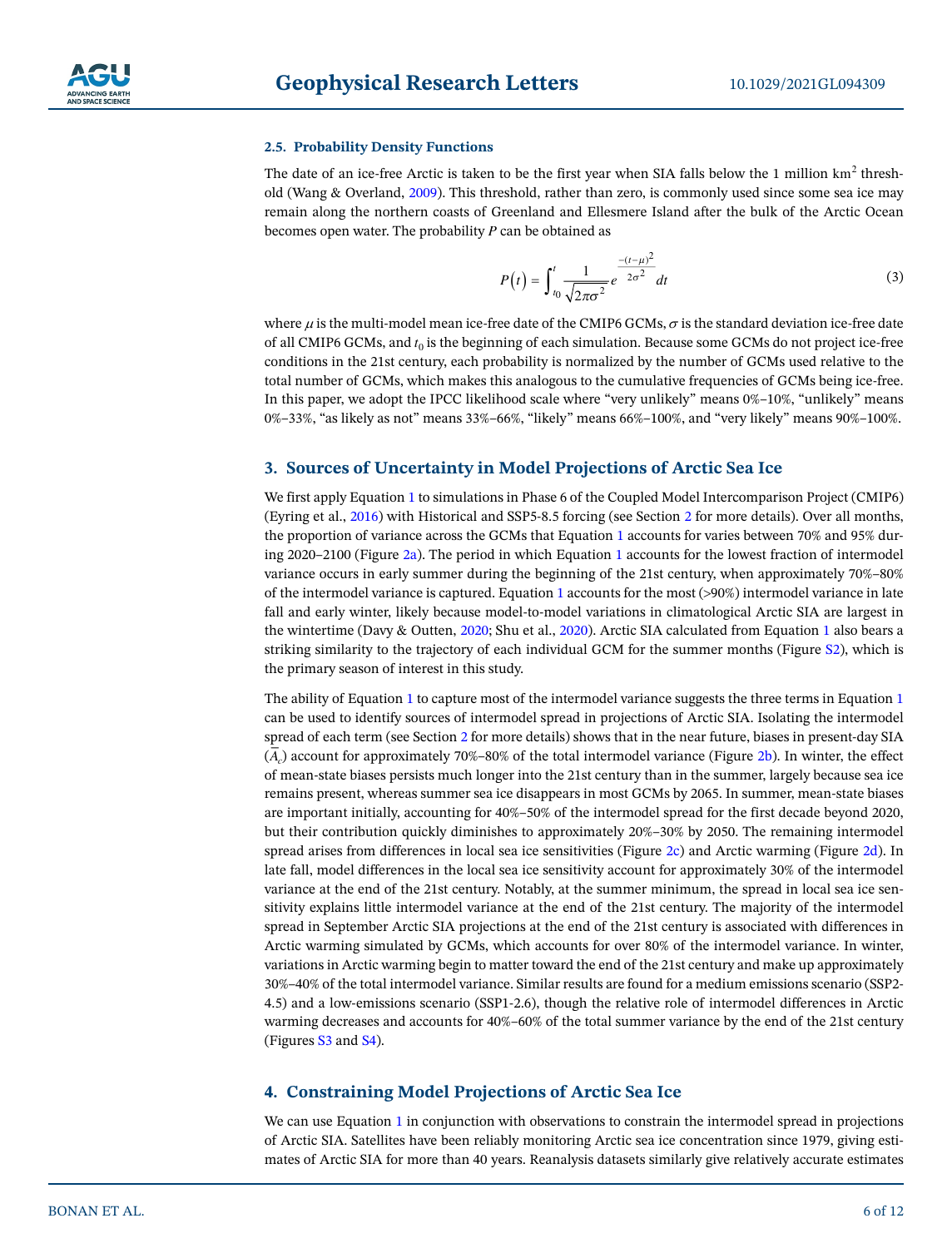of Arctic temperatures going back to the early 1950s, when the U.S. Navy and other national meteorological institutes began regular, year-round monitoring of the Arctic. We quantify how these observations constrain projections of an ice-free Arctic (defined as the first year when each GCM crosses the 1 million<sup>2</sup>  $\text{km}^2$  SIA threshold) by fitting a Gaussian distribution to the GCM ensemble (see Section [2](#page-3-0) for more details). This is analogous to the cumulative frequencies of GCMs being ice-free (Figure S5).

# **4.1. September**

We begin by focusing on September Arctic SIA projections in GCMs, based on Equation [1,](#page-1-0) without observational constraints. Under a high-emissions scenario (SSP5-8.5), CMIP6 GCM estimates for the terms on the right-hand side of Equation [1](#page-1-0) suggest that it is "likely" (>66% probability) the Arctic will experience an icefree September by 2057 and that it is "very likely" (>90% probability) the Arctic will experience an ice-free September around 2100 (Figure [3a](#page-8-0)). Raw GCM output predicts that these ice-free dates will occur 3–5 years earlier than Equation [1](#page-1-0) (Figure S5), implying that Equation [1](#page-1-0) provides a relatively accurate estimate of the simulated behavior.

Correcting for mean-state biases in GCMs by using Equation [1](#page-1-0) with the mean-state of September Arctic SIA from 1979 to 2020 in observations rather than GCMs, brings forward the "likely" date by 4 years to 2053 and brings forward the "very likely" by 30 years (Figure [3a](#page-8-0)). Note, this mean-state adjustment reduces the likelihood of seeing ice-free conditions in the next few decades. Next, using the observed local sea ice sensitivity  $\gamma$ , rather than that from each GCM in addition to the mean-state correction, moves the "likely" date of an ice-free Arctic forward by three more years to 2050. The "very likely" date moves forward by an additional 6 years to 2060. This indicates that GCMs tend to underestimate the local sea ice sensitivity in September.

The monthly local sea ice sensitivity is not constant in time in the GCM simulations; they systematically show increasingly negative values in the future. The more negative  $\gamma$  values could arise from the fact that the relationship between sea ice thickness and area is not perfectly linear. At higher thickness regimes, a change in Arctic temperature would result in a smaller area change, whereas at lower thickness regimes, the same change in Arctic temperature would result in a larger area change. Estimating  $\gamma$  from 1979 up until a particular year yields an estimate of how the local sea ice sensitivity evolves in the future according to state-of-the-art GCMs (see Section [2](#page-3-0) for more details). With this added guidance, the "likely" date of seeing an ice-free Arctic in September moves forward by 4 years to 2046. This constraint moves forward the "very likely" date of ice free conditions in September by 5 years–2055, which is close to 50 years sooner than the CMIP6 GCMs suggest. Internal variability, which is calculated from a single-model initial condition large ensemble as three standard deviations of the ice-free probability, adds uncertainty to the ice-free date and implies an error range of approximately  $\pm 10$  years on these estimates (see Section [2](#page-3-0) and Table S2). That is, under a high-emissions scenario, our constraint suggests that an ice-free September in the Arctic is "likely" to occur between 2036 and 2056 and "very likely" to occur between 2045 and 2065.

The same observational constraints can be applied under medium- and low-emissions scenarios. CMIP6 GCMs in conjunction with Equation [1](#page-1-0) suggest the "likely" date of an ice-free Arctic in September occurs in 2064 and beyond 2100 for medium- and low-emissions scenarios, respectively (Figures [3b](#page-8-0) and [3c](#page-8-0)). Applying the same observational constraints on  $A_c$  and  $\gamma$  shifts this date to 2051 and 2091 for medium- and low-emissions scenarios, respectively. In both the medium- and low-emissions scenarios, correcting for mean-state biases pushes back the date of an ice-free Arctic. Constraining the local sea ice sensitivity with observations moves forward the date of ice-free conditions for the medium-emissions scenario, but it does relatively little to the low-emission scenario. In both scenarios, the future evolution of the local sea ice sensitivity (diagnosed separately for each emissions scenario) moves forward the date of an ice-free Arctic. When compared to the CMIP6 output, the constraints shift the "as likely as not" (>33% probability) date for the medium-emissions scenario forward by approximately 7 years and the "likely" date forward by approximately 15 years (Figure [3b\)](#page-8-0).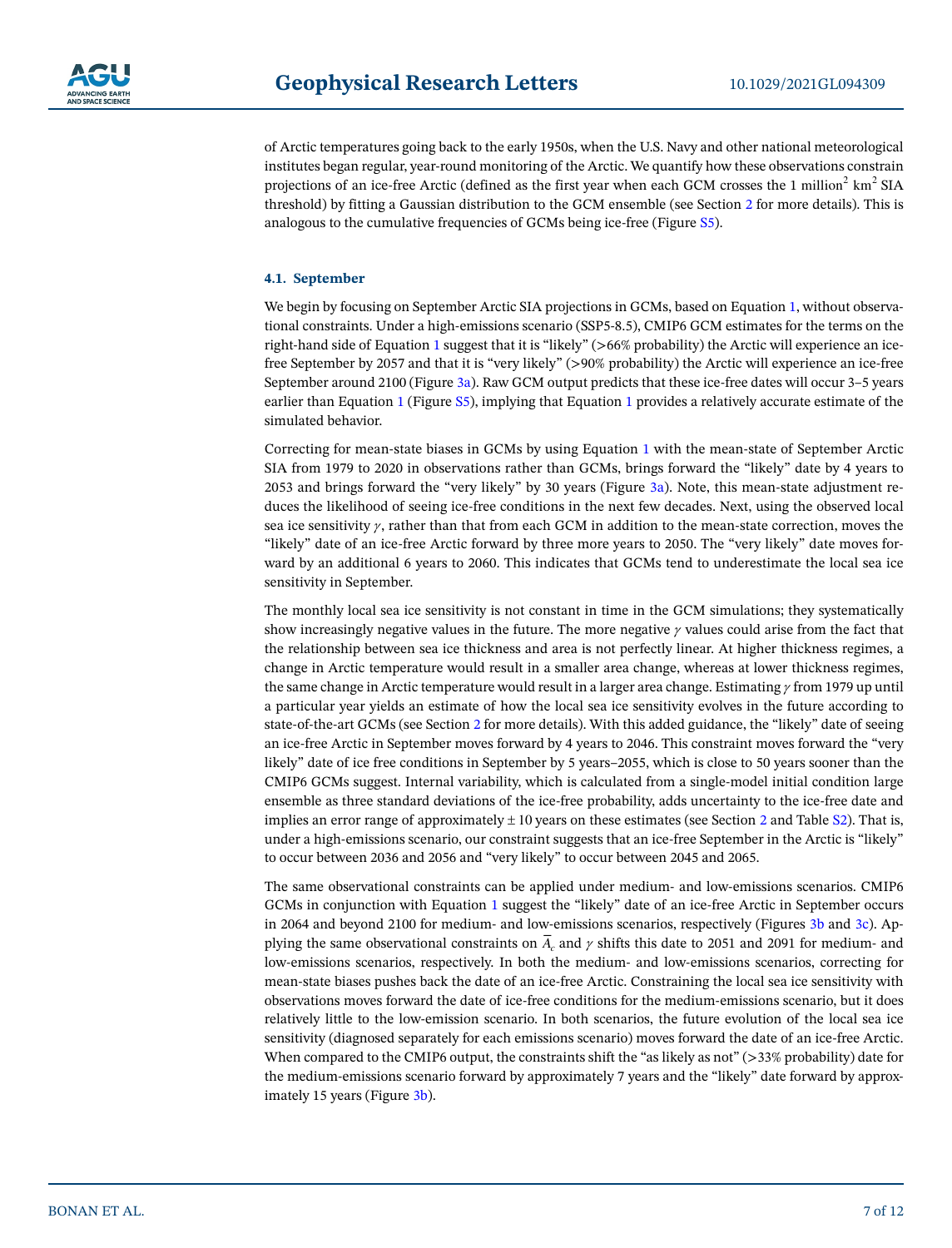



**Figure 3.**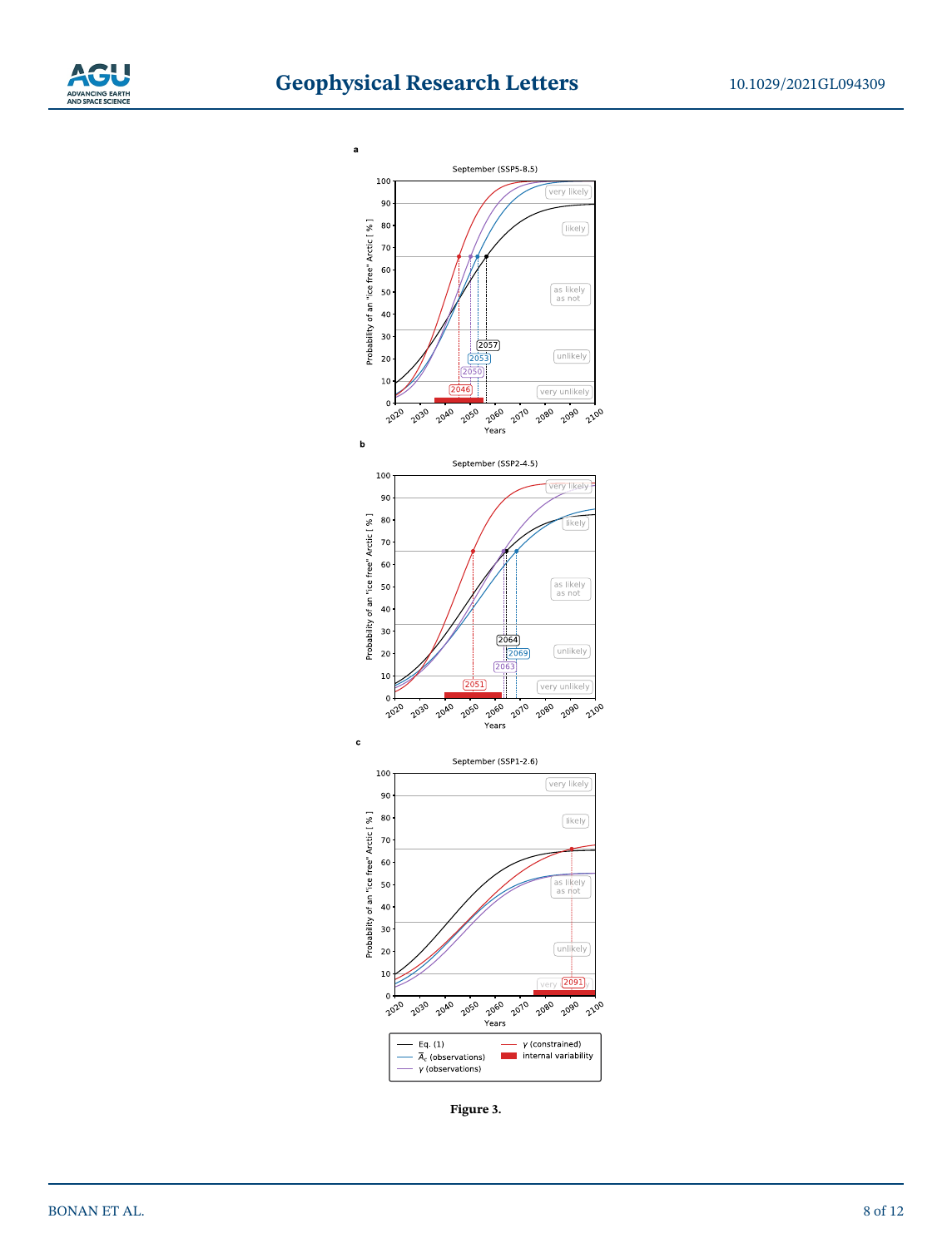## **4.2. Late Summer and Early Fall**

The seasonality of an ice-free Arctic is a feature of Arctic SIA projections that remains important to quantify, as wildlife like polar bears depend on the number of ice-free days (Molnár et al., [2020\)](#page-11-27). Under a high emissions scenario, CMIP6 GCMs suggest that by 2081 the Arctic will "likely" experience ice free condi-tions in July (Figure [4a](#page-9-0)). Applying the same constraints on  $\overline{A}_c$  and  $\gamma$  for July suggests the "likely" date of an ice-free July is actually 2052, approximately 30 years sooner than GCMs suggest. This is related to the fact that GCMs have large biases in  $A_c$  and  $\gamma$  in July when compared to observations. Internal variability changes this estimate to between 2045 and 2060. For August, a similar picture emerges. CMIP6 GCMs suggest the Arctic will "likely" experience ice free conditions in August by 2060, but the constrained estimate is 2050 with a range of 2041 and 2059 due to internal variability (Figure [4b\)](#page-9-0). The "very likely" year is around 2060. All of these estimates are 10–30 years sooner than the GCMs suggest and the "very likely" date moves forward by almost 50 years. October shows a similar picture to the other months. The "likely" year of the Arctic experiencing ice-free conditions is 2070 (Figure [4d\)](#page-9-0). Observational constraints of  $A_c$  and  $\gamma$  moves forward this year to 2059, more than 10 years sooner than GCMs suggest. The "very likely" date is around 2071, which is approximately 30 years sooner than raw GCM projections.

Under SSP2-4.5 these constraints suggest the "likely" date when the Arctic will experience an ice-free July occurs around 2062 (Figure [4a](#page-9-0)). For SSP1-2.6, by the end of the 21st century it is "as likely as not" that the Arctic will experience ice-free conditions in July. Furthermore, the probability of seeing ice-free conditions from July to October is greatly increased when compared to the raw output and will "likely" occur around 2080 for a medium-emissions scenario. For a low-emissions scenario, at the end of the 21st century, the Arctic will "likely" be ice free in September but not in other months. This suggests that the emissions scenario matters for the length of the ice-free season, consistent with Jahn [\(2018](#page-11-4)).

# **5. Discussion**

While previous studies have constrained the intermodel spread in Arctic SIA projections (Boé et al., [2009](#page-10-2); Massonnet et al., [2012](#page-11-13); Notz & SIMIP Community, [2020](#page-11-9); Wang & Overland, [2009](#page-11-12)), most have done so by neglecting GCMs that poorly simulate present-day Arctic sea ice. The fact that GCMs can match observations for the wrong reasons (e.g., Rosenblum & Eisenman, [2017](#page-11-20)) suggests studies examining future projections should apply physically meaningful and robust constraints, rather than neglecting GCMs that do not meet certain observational criteria. This may explain why our results differ from the conclusions of Notz & SIMIP Community ([2020\)](#page-11-9), who find that after applying observational constraints the majority of GCMs become ice-free by mid-century, even under a low-emissions scenario. Here, we find that the majority of GCMs do not become ice-free until approximately 2080 under a low-emissions scenario. These differences likely arise because we retain more intermodel differences in the simulated amount of Arctic warming and use fewer ensemble members of a single GCM.

This work, however, requires a few caveats. There are uncertainties associated with our observational estimates of Arctic warming and Arctic SIA that may change how well GCMs match observations, and change our observational estimates of  $\gamma$ , particularly at monthly timescales (Niederdrenk & Notz, [2018\)](#page-11-5). We also did not explore the role of model inter-dependency (e.g., Knutti et al., [2017;](#page-11-28) Sanderson et al., [2015\)](#page-11-29) on these conclusions. Investigation of how uncertainty in observations and model inter-dependency influence the results here should be the subject of future work. Finally, we did not examine the causes of Arctic warming in these GCMs. Previous work suggests GCMs have trouble simulating circulation driven sea ice melt (e.g., Luo et al., [2021](#page-11-30); Topál et al., [2020\)](#page-11-31), which may have accounted for 20%–40% of observed Arctic sea ice loss (Ding et al., [2019\)](#page-10-10). Future work should study the role of model biases in influencing the evolution of the local sea-ice sensitivity.

<span id="page-8-0"></span>Figure 3. Probability of an ice-free Arctic in September. Cumulative probability density function for the year when the Arctic will experience ice free conditions in September for (a) SSP5-8.5, (b) SSP2-4.5, (c) SSP1-2.6. The black line is the unconstrained Equation [1](#page-1-0) using CMIP6. The blue line is constrained by the mean September Arctic sea-ice area from 1979 to 2020 in observations. The purple line is constrained by both the mean September Arctic sea-ice area and local sea ice sensitivity from 1979 to 2020 observations. The red line is the same as the purple line, but with guidance from the global climate models on how the local sea ice sensitivity evolves in the future. The red shading denotes the range due to internal variability estimated from the Canadian Earth System Model Large Ensemble Version 5.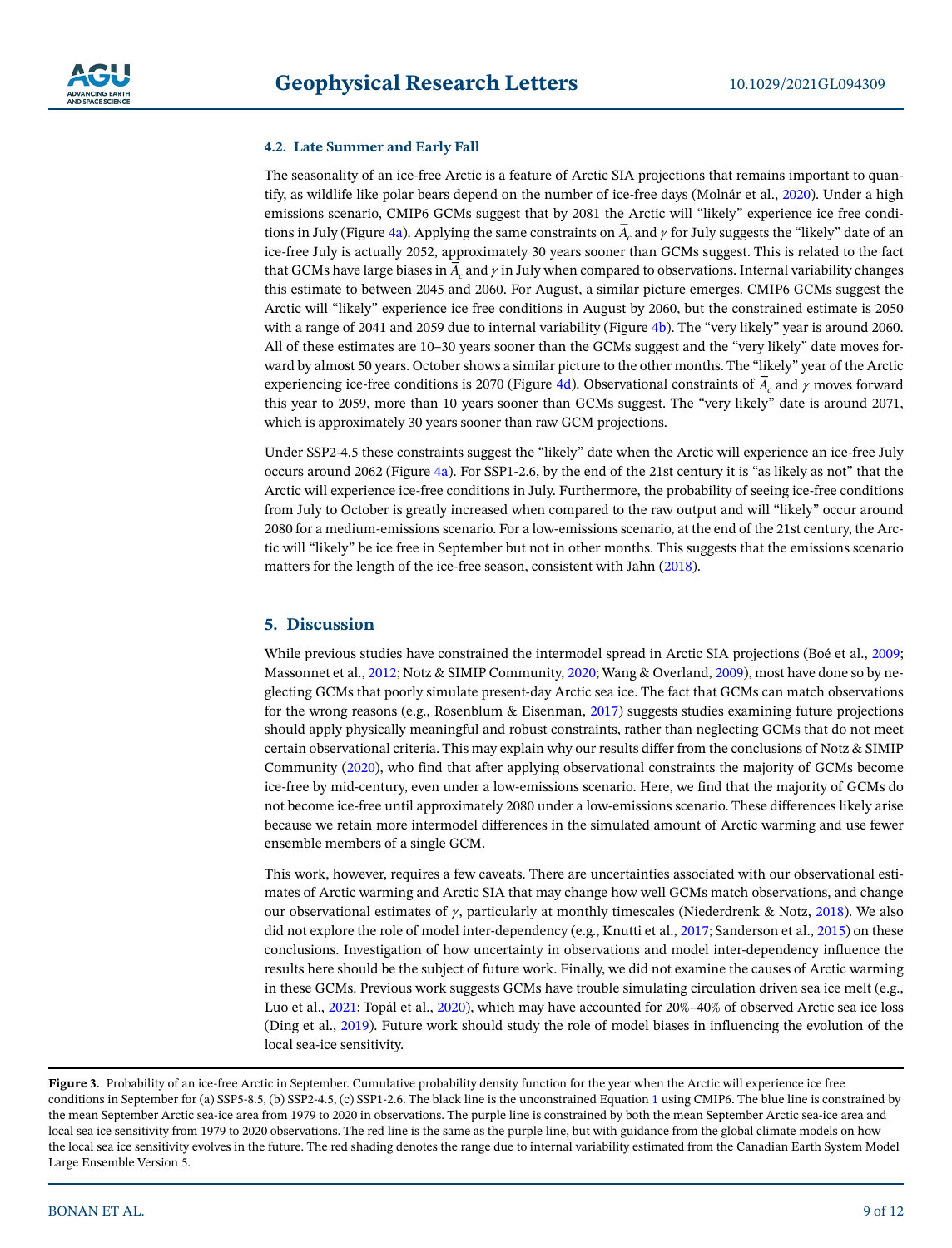

# **Geophysical Research Letters**



<span id="page-9-0"></span>Figure 4. Probability of an ice-free Arctic from July to October. Cumulative probability density function for the year when the Arctic will experience ice free conditions in (a) July, (b) August, (c) September, and (d) October. The black line is the unconstrained Equation [1](#page-1-0) using CMIP6. The red line is the constrained output with the observed  $\overline{A}_c$  and  $\gamma$ , and with guidance on how the local sea ice sensitivity evolves in the future (as in Figure [3\)](#page-8-0). The solid lines, dashed lines, and dotted lines denote SSP5-8.5, SSP2-4.5, and SSP1-2.6, respectively. The red shading denotes the range due to internal variability estimated from the Canadian Earth System Model Large Ensemble Version 5.

# **6. Summary**

This study introduces a simple framework to explain and constrain model projections of Arctic SIA over the 21st century. We find that a simple model (Equation [1](#page-1-0)), which approximates future SIA based on present SIA and the sensitivity of SIA to Arctic temperatures, is able to emulate the evolution of Arctic SIA with remarkable skill. This model accounts for 70%–95% of the intermodel variance in projections of Arctic SIA.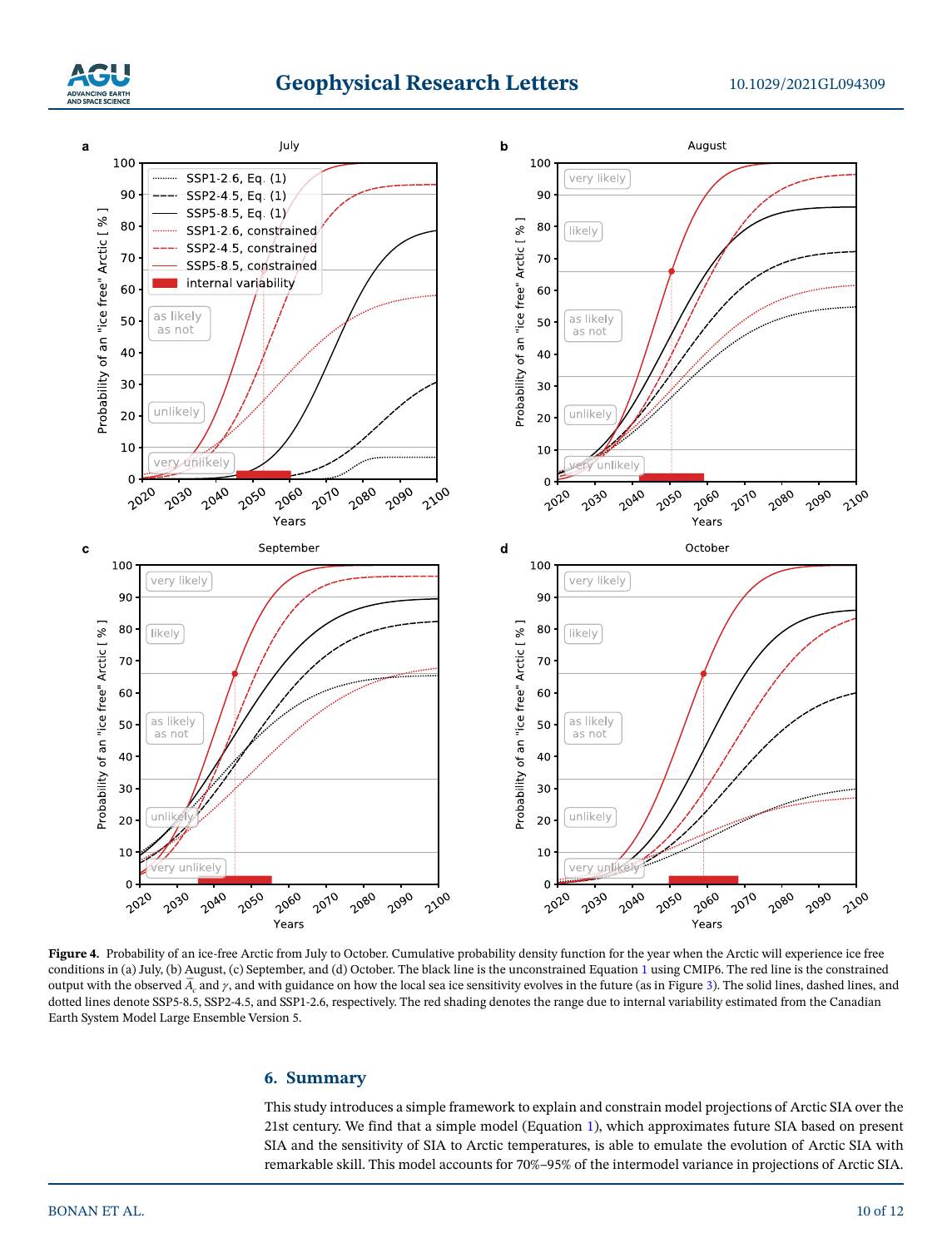Isolating the contributing factors shows that the majority of the model uncertainty in projections of Arctic SIA arises from biases in simulating present-day Arctic SIA. The remaining model uncertainty arises from differences in the simulated amount of Arctic warming, with some contribution from differences in the local sea ice sensitivity. This suggests that the degree of Arctic amplification and representation of clouds in these GCMs (e.g., Meehl et al., [2020;](#page-11-32) Zelinka et al., [2020](#page-11-33)) may be key to understanding the fate of Arctic sea ice.

Using observations to constrain the individual components of Equation [1](#page-1-0) moves forward the date of an ice free Arctic by 10–35 years when compared to unconstrained projections. Under a high-emissions scenario, the probability of seeing ice-free conditions in the Arctic in September around 2035 is "as likely as not", and the probability of seeing ice-free conditions in the Arctic in September around 2068 is "virtually certain" E (99% probability), which is much sooner than climate models suggest. The fate of Arctic sea ice throughout the summertime is similar. The probability of seeing ice-free conditions from July to October around 2059 is "likely", and it is "very likely" that the Arctic will experience ice-free conditions that persist from July to October around 2070 under a high-emissions scenario. Thus, this work highlights the importance of considering the length of the potential ice-free period when assessing model projections, not just the date of seeing ice-free conditions in September. Importantly, reducing emissions pushes back the expected dates of ice-free conditions. Under a medium-emissions scenario, the Arctic will "likely" only experience ice-free conditions from July to October after 2080. Under a low-emissions scenario, the Arctic will "likely" only be ice free in September at the end of the 21st century. Hence, the emissions scenario determines the length of the ice-free season. Overall, our results show how observations can be used in concert with a simple model to constrain the date of seasonally ice-free conditions in the Arctic Ocean.

# **Data Availability Statement**

The data that support the findings of this study are freely available from the Earth System Grid Federation (ESGF) ([https://esgf-node.llnl.gov/search/cmip6/\)](https://esgf-node.llnl.gov/search/cmip6/). The data can be found by searching "siconc" and "tas" with the Experiment ID: "historical," "SSP126," "SSP245," or "SSP585". Code and data for this research are also available at [https://doi.org/10.5281/zenodo.5177172.](https://doi.org/10.5281/zenodo.5177172)

# **References**

<span id="page-10-8"></span>Armour, K., Eisenman, I., Blanchard-Wrigglesworth, E., McCusker, K., & Bitz, C. (2011). The reversibility of sea ice loss in a state-of-the-art climate model. *Geophysical Research Letters*, *38*(16), L16705.<https://doi.org/10.1029/2011gl048739>

<span id="page-10-5"></span>Årthun, M., Onarheim, I. H., Dörr, J., & Eldevik, T. (2021). The seasonal and regional transition to an ice-free Arctic. *Geophysical Research Letters*, *48*(1), e2020GL090825.<https://doi.org/10.1029/2020gl090825>

<span id="page-10-2"></span>Boé, J., Hall, A., & Qu, X. (2009). September sea-ice cover in the Arctic Ocean projected to vanish by 2100. *Nature Geoscience*, *2*(5), 341–343. <https://doi.org/10.1038/ngeo467>

<span id="page-10-6"></span>Bonan, D. B., Lehner, F., & Holland, M. M. (2021). Partitioning uncertainty in projections of Arctic sea ice. *Environmental Research Letters*, *16*(4), 044002. <https://doi.org/10.1088/1748-9326/abe0ec>

<span id="page-10-13"></span>Davy, R., & Outten, S. (2020). The Arctic surface climate in CMIP6: Status and developments since CMIP5. *Journal of Climate*, *33*(18), 8047–8068. [https://doi.org/10.1175/jcli-d-19-0990.1](https://doi.org/10.1175/jcli%2Dd%2D19-0990.1)

<span id="page-10-3"></span>Diebold, F. X., & Rudebusch, G. D. (2021). Probability assessments of an ice-free Arctic: Comparing statistical and climate model projections. *Journal of Econometrics*.<https://doi.org/10.1016/j.jeconom.2020.12.007>

<span id="page-10-10"></span>Ding, Q., Schweiger, A., L"Heureux, M., Steig, E. J., Battisti, D. S., Johnson, N. C., et al. (2019). Fingerprints of internal drivers of Arctic sea ice loss in observations and model simulations. *Nature Geoscience*, *12*(1), 28–33. <https://doi.org/10.1038/s41561-018-0256-8>

<span id="page-10-12"></span>Eyring, V., Bony, S., Meehl, G. A., Senior, C. A., Stevens, B., Stouffer, R. J., & Taylor, K. E. (2016). Overview of the coupled model intercomparison project phase 6 (CMIP6) experimental design and organization. *Geoscientific Model Development*, *9*(5), 1937–1958. [https://doi.](https://doi.org/10.5194/gmd%2D9-1937-2016) [org/10.5194/gmd-9-1937-2016](https://doi.org/10.5194/gmd%2D9-1937-2016)

<span id="page-10-0"></span>Fetterer, F., Knowles, K., Meier, W., Savoie, M., & Windnagel, A. (2016). *Sea ice index, Version 3*. Boulder, Colorado USA: National Snow and Ice Data Center.

<span id="page-10-1"></span>Ford, J. D., & Smit, B. (2004). A framework for assessing the vulnerability of communities in the Canadian Arctic to risks associated with climate change. *Arctic*, *57*, 389–400. <https://doi.org/10.14430/arctic516>

<span id="page-10-9"></span>Gregory, J. M., Stott, P., Cresswell, D., Rayner, N., Gordon, C., & Sexton, D. (2002). Recent and future changes in Arctic sea ice simulated by the HadCM3 AOGCM. *Geophysical Research Letters*, *29*(24), 2175.<https://doi.org/10.1029/2001gl014575>

<span id="page-10-7"></span>Hall, A., Cox, P., Huntingford, C., & Klein, S. (2019). Progressing emergent constraints on future climate change. *Nature Climate Change*, *9*(4), 269–278. <https://doi.org/10.1038/s41558-019-0436-6>

<span id="page-10-11"></span>Hersbach, H., Bell, B., Berrisford, P., Hirahara, S., Horányi, A., Muñoz-Sabater, J., et al. (2020). The ERA5 global reanalysis. *Quarterly Journal of the Royal Meteorological Society*, *146*(730), 1999–2049.<https://doi.org/10.1002/qj.3803>

<span id="page-10-4"></span>Holland, M. M., Bitz, C. M., & Tremblay, B. (2006). Future abrupt reductions in the summer Arctic sea ice. *Geophysical Research Letters*, *33*(23), L23503. <https://doi.org/10.1029/2006gl028024>

#### **Acknowledgments**

The authors thank Elizabeth Hunke, Caroline Holmes, and François Massonnet for helpful comments on an earlier draft of this work. The authors also thank two anonymous reviewers and the Editor, Gudrun Magnusdottir, for helpful comments. D. B. Bonan was supported by an American Meteorological Society (AMS) Graduate Fellowship and the National Science Foundation Graduate Research Fellowship Program (NSF Grant DGE-1745301). Part of this research was supported by Eric and Wendy Schmidt by recommendation of the Schmidt Futures program. I. Eisenman acknowledges support from the National Science Foundation (Grant OPP-1643445. R. C. J. Wills also acknowledges support from the National Science Foundation (Grant AGS-1929775).